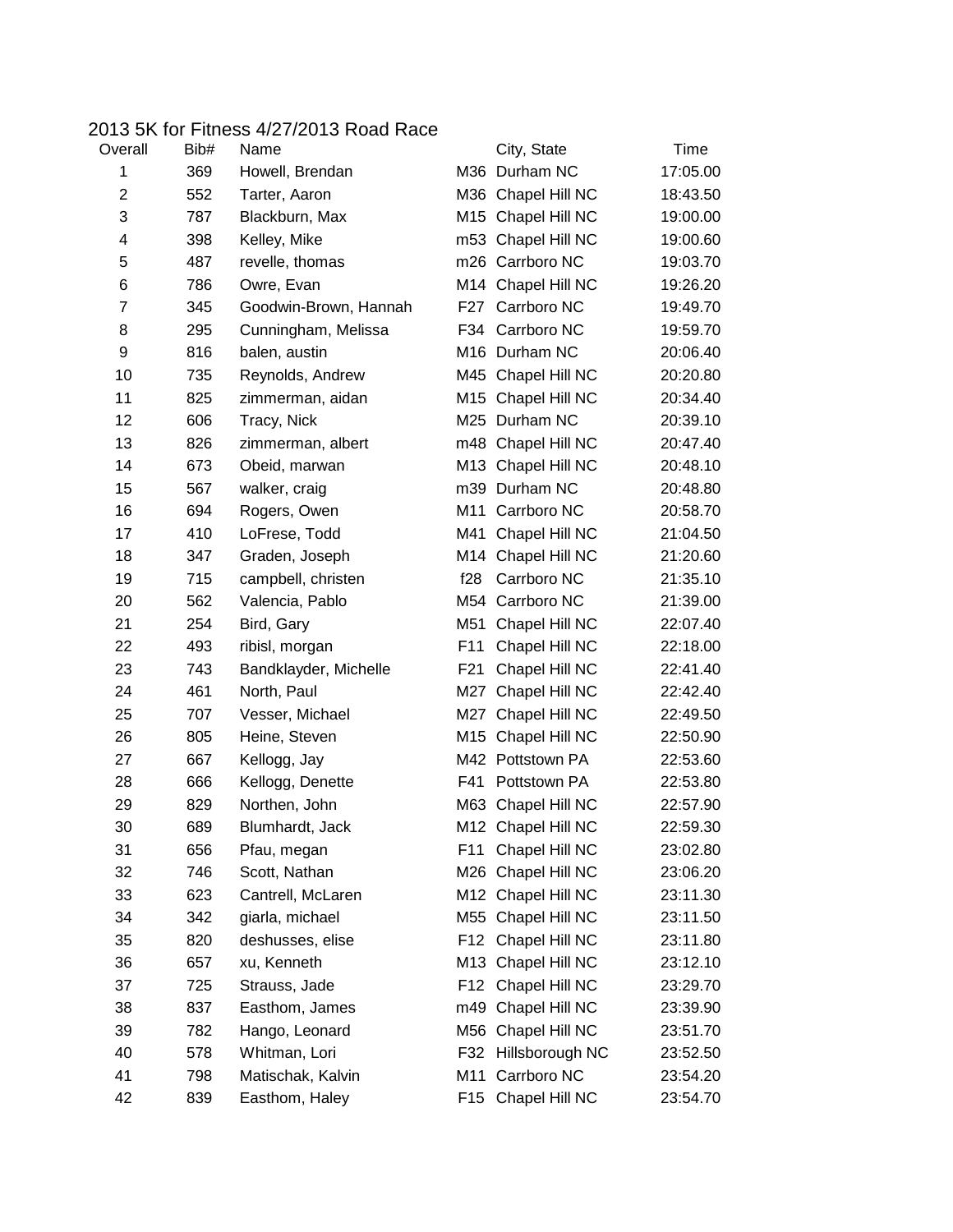| 43 | 581 | Williams, Frances     | F30             | Raleigh NC         | 23:55.20 |
|----|-----|-----------------------|-----------------|--------------------|----------|
| 44 | 546 | Stout, Jason          |                 | M42 Chapel Hill NC | 24:02.20 |
| 45 | 396 | Kay, Kevin            |                 | M36 Carrboro NC    | 24:03.50 |
| 46 | 847 | Symonds, Casey        |                 | m34 Durham NC      | 24:10.70 |
| 47 | 718 | Adler, Julian         |                 | M12 Chapel Hill NC | 24:19.60 |
| 48 | 372 | Hurwitz, Leah         | F11             | Chapel Hill NC     | 24:21.40 |
| 49 | 806 | Heine, Douglas        |                 | M13 Chapel Hill NC | 24:22.50 |
| 50 | 628 | Cannon, Joshua        |                 | M11 Chapel Hill NC | 24:30.60 |
| 51 | 384 | Kahn, Kevin           | M47             | Chapel Hill NC     | 24:33.50 |
| 52 | 687 | Millar, Ben           |                 | M15 Chapel Hill NC | 24:36.30 |
| 53 | 548 | Stout, Zachary        |                 | M12 Chapel Hill NC | 24:38.90 |
| 54 | 547 | Stout, Samuel         | M <sub>9</sub>  | Chapel Hill NC     | 24:39.40 |
| 55 | 815 | Hotelling, Jim        |                 | M66 Chapel Hill NC | 24:44.60 |
| 56 | 541 | Srithai, Tony         | M30             | Durham NC          | 24:49.00 |
| 57 | 383 | Kabay, Edward         |                 | M29 Durham NC      | 24:49.50 |
| 58 | 538 | Smyth, Kendra         | F <sub>26</sub> | Durham NC          | 24:57.10 |
| 59 | 685 | mcmurry, jane         | f15             | Chapel Hill NC     | 24:58.90 |
| 60 | 752 | Wallach, Maxwell      | M16             | Chapel Hill NC     | 24:59.00 |
| 61 | 699 | Cartmell, Katie       | F28             | Chapel Hill NC     | 25:00.90 |
| 62 | 283 | Cavanaugh, Mark       |                 | m39 Chapel Hill NC | 25:11.80 |
| 63 | 182 | Kitchen, Jim          | M48             | Chapel Hill NC     | 25:14.40 |
| 64 | 161 | casey, shannon        | F <sub>25</sub> | Pittsboro NC       | 25:15.10 |
| 65 | 403 | Kochy, Emily          | F <sub>26</sub> | Chapel Hill NC     | 25:15.30 |
| 66 | 612 | Mumford, Christopher  |                 | M45 Chapel Hill NC | 25:16.10 |
| 67 | 659 | Baldauf, Madi         | F <sub>13</sub> | Chapel Hill NC     | 25:16.40 |
| 68 | 593 | worthy, sophie        | f15             | Chapel Hill NC     | 25:24.40 |
| 69 | 669 | Storti, Darian        |                 | M11 Pottstown PA   | 25:26.20 |
| 70 | 158 | casey, ellis          |                 | M26 Pittsboro NC   | 25:28.30 |
| 71 | 663 | Althouse, Owen        |                 | M10 Chapel Hill NC | 25:29.80 |
| 72 | 801 | Stanley, Rebekah      | F24             | Carrboro NC        | 25:31.30 |
| 73 | 775 | Gualtieri-Reed, Liz   |                 | F44 Chapel Hill NC | 25:34.00 |
| 74 | 773 | Gualtieri-Reed, Maeve |                 | F13 Chapel Hill NC | 25:34.20 |
| 75 | 438 | Meyer, Diane          | F <sub>9</sub>  | Chapel Hill NC     | 25:35.70 |
| 76 | 341 | Gershon, Zachary      | M11             | Chapel Hill NC     | 25:38.80 |
| 77 | 340 | Gershon, Tim          | M46             | Chapel Hill NC     | 25:48.80 |
| 78 | 445 | Mitchell, Gregory     | M35             | Durham NC          | 25:53.80 |
| 79 | 700 | Hardiman, Tom         | M29             | Chapel Hill NC     | 25:58.00 |
| 80 | 419 | Malinchock, Cole      | M <sub>9</sub>  | Chapel Hill NC     | 25:59.60 |
| 81 | 734 | McCracken, Kate       | F <sub>10</sub> | Chapel Hill NC     | 25:59.90 |
| 82 | 678 | Do, Hsey              |                 | M14 Carrboro NC    | 26:00.30 |
| 83 | 711 | Werden, Alex          |                 | M18 Chapel Hill NC | 26:03.20 |
| 84 | 838 | Easthom, Laurin       | F48             | Chapel Hill NC     | 26:05.70 |
| 85 | 601 | Cook, Michelle        | F34             | Chapel Hill NC     | 26:07.50 |
| 86 | 451 | Mueller, Volker       |                 | M52 Chapel Hill NC | 26:14.60 |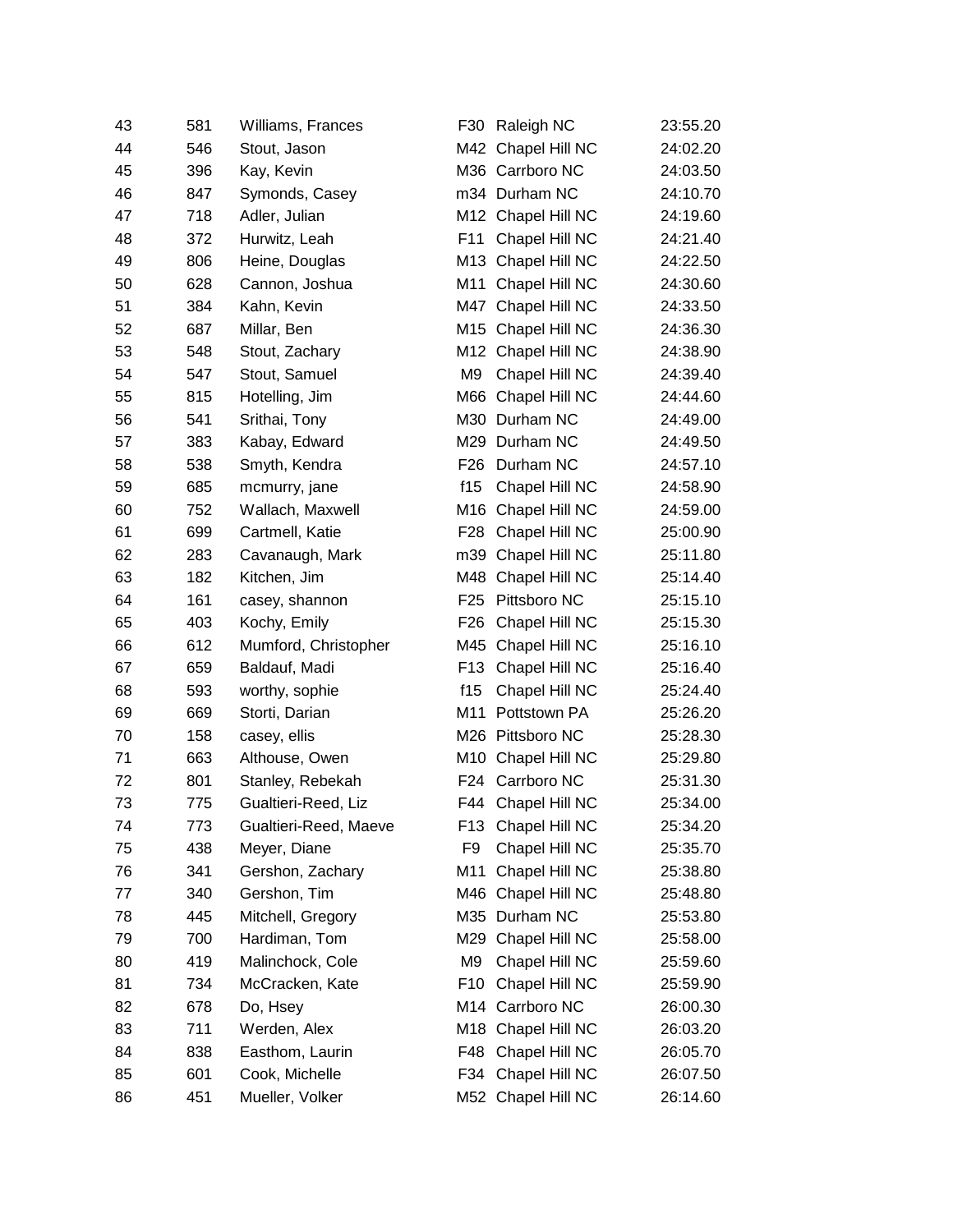| 87  | 705 | White, Hailey      | F11             | Chapel Hill NC     | 26:17.60 |
|-----|-----|--------------------|-----------------|--------------------|----------|
| 88  | 739 | Wood, Wendy        | f42             | Chapel Hill NC     | 26:19.10 |
| 89  | 515 | Schulz, Laura      | F <sub>25</sub> | Durham NC          | 26:23.60 |
| 90  | 668 | Storti, Hunter     |                 | M14 Pottstown PA   | 26:25.70 |
| 91  | 848 | zinn, lucas        | M7              | Chapel Hill NC     | 26:31.40 |
| 92  | 559 | Tomaras, Georgia   | F42             | Chapel Hill NC     | 26:31.70 |
| 93  | 313 | dodge, mike        |                 | m48 Snow Camp NC   | 26:35.90 |
| 94  | 529 | Sherrill, Tim      | M49             | Moncure NC         | 26:38.70 |
| 95  | 114 | Malek, Paula       | F50             | Chapel Hill NC     | 26:46.30 |
| 96  | 294 | Creamer, Victoria  | F37             | Durham NC          | 26:46.80 |
| 97  | 778 | jennings, sarah    | f12             | Chapel Hill NC     | 26:48.00 |
| 98  | 819 | allen, amy         | F22             | Richmond VA        | 26:48.00 |
| 99  | 318 | Eldred, Tracy      |                 | F42 Carrboro NC    | 26:51.80 |
| 100 | 804 | Randolph, Connor   | M17             | Chapel Hill NC     | 26:52.60 |
| 101 | 763 | Palmer, Morgan     | F <sub>9</sub>  | Chapel Hill NC     | 26:54.70 |
| 102 | 627 | Hede, Karyn        | F48             | Chapel Hill NC     | 27:02.10 |
| 103 | 827 | luisetti, agostino | M11             | Chapel Hill NC     | 27:06.50 |
| 104 | 710 | genderson, william | m8              | Chapel Hill NC     | 27:09.10 |
| 105 | 290 | Copeland, Valerie  | F44             | Chapel Hill NC     | 27:09.20 |
| 106 | 484 | Reddy, Ashok       | M49             | Chapel Hill NC     | 27:17.30 |
| 107 | 300 | Davison, Nicole    | F <sub>27</sub> | Snow Camp NC       | 27:18.40 |
| 108 | 240 | Baird, Kaitlin     | F <sub>23</sub> | Chapel Hill NC     | 27:19.90 |
| 109 | 64  | carniero, liane    | F35             | Chapel Hill NC     | 27:25.70 |
| 110 | 719 | Adler, Dan         |                 | M45 Chapel Hill NC | 27:26.80 |
| 111 | 680 | Klev, Kyaw         |                 | M14 Carrboro NC    | 27:28.20 |
| 112 | 693 | Rogers, Kimberly   | F41             | Carrboro NC        | 27:31.10 |
| 113 | 729 | moreno, adrian     |                 | M42 Chapel Hill NC | 27:31.90 |
| 114 | 551 | Stuebe, Alison     | F40             | Chapel Hill NC     | 27:33.30 |
| 115 | 468 | Palmer, Bridget    | F11             | Chapel Hill NC     | 27:33.80 |
| 116 | 312 | dodge, grace       | f12             | Snow Camp NC       | 27:36.70 |
| 117 | 807 | O'Grady, Frances   | F13             | Chapel Hill NC     | 27:37.40 |
| 118 | 325 | Foster, Dan        | M31             | Chapel Hill NC     | 27:37.70 |
| 119 | 670 | Bartolanzo, Dasha  | F <sub>8</sub>  | Chapel Hill NC     | 27:38.20 |
| 120 | 265 | Bowman, Melinda    | F26             | Chapel Hill NC     | 27:38.60 |
| 121 | 698 | Ramani, Ashwin     | M41             | Chapel Hill NC     | 27:39.40 |
| 122 | 566 | Vesser, Megen      | F <sub>28</sub> | Chapel Hill NC     | 27:40.50 |
| 123 | 531 | Singer, Amy        | F36             | Hillsborough NC    | 27:41.50 |
| 124 | 420 | Malinchock, Laura  | F42             | Chapel Hill NC     | 27:42.00 |
| 125 | 716 | Neville, Paul      | M61             | Chapel Hill NC     | 27:44.10 |
| 126 | 792 | Gan, Julia         | F <sub>15</sub> | Chapel Hill NC     | 27:46.20 |
| 127 | 560 | Tracy, Amanda      | F32             | Durham NC          | 27:47.50 |
| 128 | 330 | Frangipane, Lisa   | F43             | Durham NC          | 27:56.40 |
| 129 | 828 | luisetti, federico |                 | M43 Chapel Hill NC | 27:57.60 |
| 130 | 721 | Ordronneau, Paul   |                 | M67 Chapel Hill NC | 28:00.70 |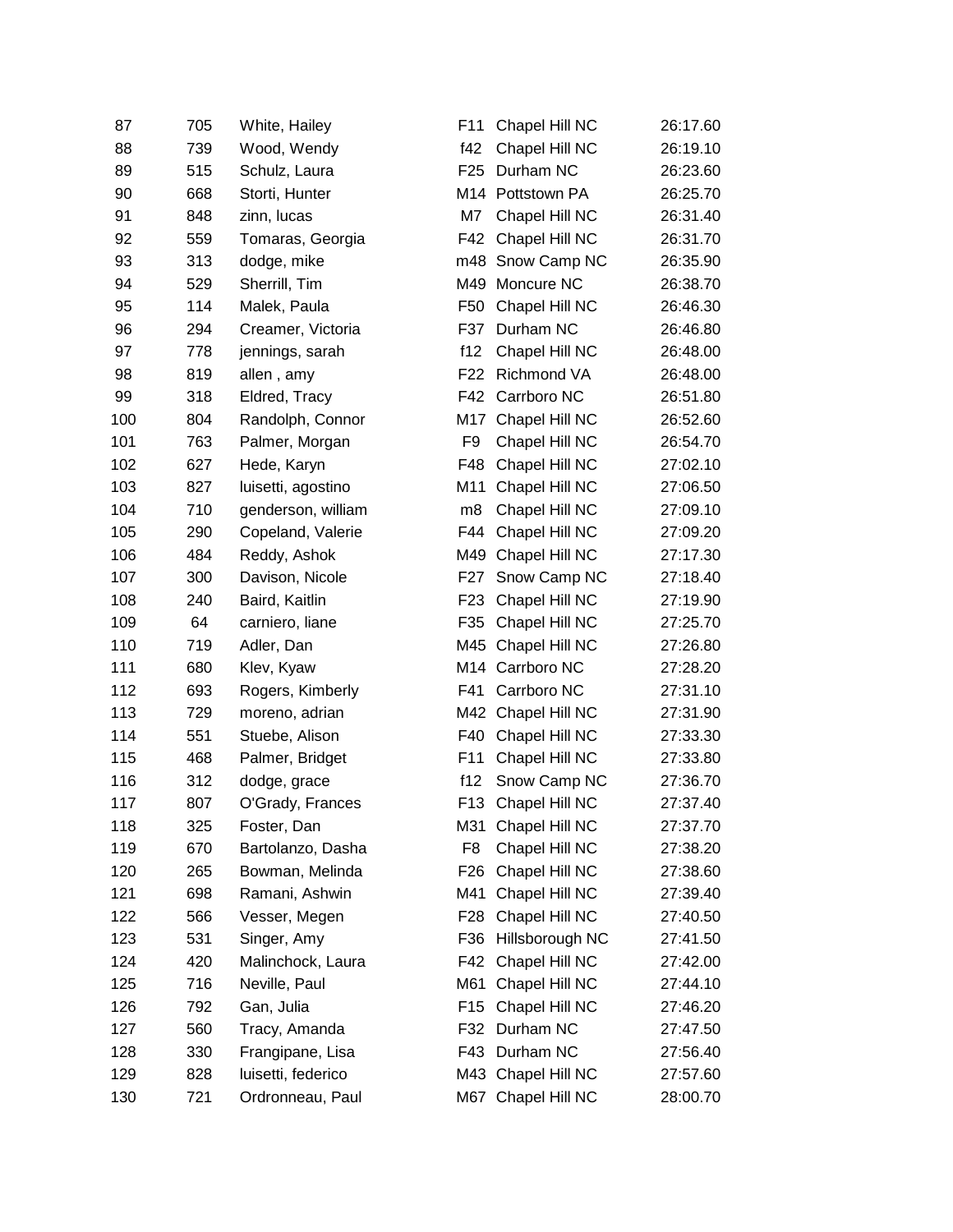| 131 | 703 | White, Ken               | M40             | Chapel Hill NC       | 28:01.10 |
|-----|-----|--------------------------|-----------------|----------------------|----------|
| 132 | 376 | Jakubiak, Maria          | F28             | Durham NC            | 28:02.80 |
| 133 | 428 | McCarter, Amy            | F37             | Chapel Hill NC       | 28:03.40 |
| 134 | 506 | Rudolph, Terry           | M50             | Chapel Hill NC       | 28:03.60 |
| 135 | 834 | Kleinhammes, Alfred      | M62             | Chapel Hill NC       | 28:08.00 |
| 136 | 655 | Chien, Iris              | F12             | Chapel Hill NC       | 28:08.30 |
| 137 | 679 | Ya, Hsev                 | M13             | Carrboro NC          | 28:09.20 |
| 138 | 799 | Matischak, Ella          | F9              | Carrboro NC          | 28:12.10 |
| 139 | 613 | Williams-Hall, Vivian    | F48             | <b>Burlington NC</b> | 28:13.40 |
| 140 | 797 | Jaspers, Ilona           | F44             | Carrboro NC          | 28:15.90 |
| 141 | 717 | Neville, Kacie           | F21             | Chapel Hill NC       | 28:22.50 |
| 142 | 550 | STUCHINER, NOA           | F42             | Chapel Hill NC       | 28:23.60 |
| 143 | 831 | anderson, hope           | F <sub>12</sub> | Chapel Hill NC       | 28:31.70 |
| 144 | 336 | george, cassie           | F30             | Carrboro NC          | 28:45.60 |
| 145 | 337 | george, jacob            |                 | M28 Carrboro NC      | 28:51.30 |
| 146 | 800 | Simerly, Jamie           | F24             | Chapel Hill NC       | 28:51.90 |
| 147 | 636 | Anderson, Cindy          | F <sub>53</sub> | Chapel Hill NC       | 28:53.60 |
| 148 | 441 | Milledge, Evan           | M <sub>8</sub>  | Chapel Hill NC       | 28:57.50 |
| 149 | 333 | Galvin, Matthew          | M <sub>9</sub>  | Durham NC            | 28:58.90 |
| 150 | 830 | Robertson, Ashley        | F36             | Chapel Hill NC       | 29:03.70 |
| 151 | 575 | Whang, Young             | M53             | Chapel Hill NC       | 29:06.50 |
| 152 | 443 | Minter, James            | M35             | Durham NC            | 29:17.20 |
| 153 | 304 | Deen, Cody               | M39             | Chapel Hill NC       | 29:18.20 |
| 154 | 305 | Deen, Susan              | F37             | Chapel Hill NC       | 29:19.80 |
| 155 | 643 | Kroeger, Melissa         | F40             | Chapel Hill NC       | 29:26.90 |
| 156 | 645 | Segnere, Christopher     | M36             | Pittsboro NC         | 29:27.20 |
| 157 | 268 | Brown, Susan             | f56             | Chapel Hill NC       | 29:29.70 |
| 158 | 686 | Millar, Anna             | F44             | Chapel Hill NC       | 29:34.00 |
| 159 | 457 | Nicholson-Clark, Melissa | F33             | Hillsborough NC      | 29:36.80 |
| 160 | 708 | Keebler, Jonathan        | M32             | Raleigh NC           | 29:43.80 |
| 161 | 390 | Kallam, Katherine        | F19             | Randleman NC         | 29:44.40 |
| 162 | 442 | Miller, Mary Grace       | f26             | Durham NC            | 29:51.20 |
| 163 | 675 | Moo, Frae                | M10             | Chapel Hill NC       | 29:53.50 |
| 164 | 688 | Blumhardt, Felix         | F44             | Chapel Hill NC       | 29:58.50 |
| 165 | 406 | LaMay, Debbie            | F62             | Chapel Hill NC       | 30:01.70 |
| 166 | 565 | Venema, Kirsten          | F44             | Chapel Hill NC       | 30:04.20 |
| 167 | 296 | Dais, Jaslin             | F <sub>24</sub> | Durham NC            | 30:12.10 |
| 168 | 435 | Mellor, Kim              | F43             | <b>GRAHAM NC</b>     | 30:13.80 |
| 169 | 388 | Kahwati, Caroline        | F9              | Chapel Hill NC       | 30:20.50 |
| 170 | 292 | Cox, Kathy               | F <sub>53</sub> | Chapel Hill NC       | 30:20.60 |
| 171 | 427 | McAvoy, Greg             | M51             | Chapel Hill NC       | 30:23.80 |
| 172 | 624 | Cantrell, Baxter         | M <sub>9</sub>  | Chapel Hill NC       | 30:26.40 |
| 173 | 622 | Cantrell, Todd           | M43             | Chapel Hill NC       | 30:27.10 |
| 174 | 602 | Daley, Nora              | F7              | Carrboro NC          | 30:30.00 |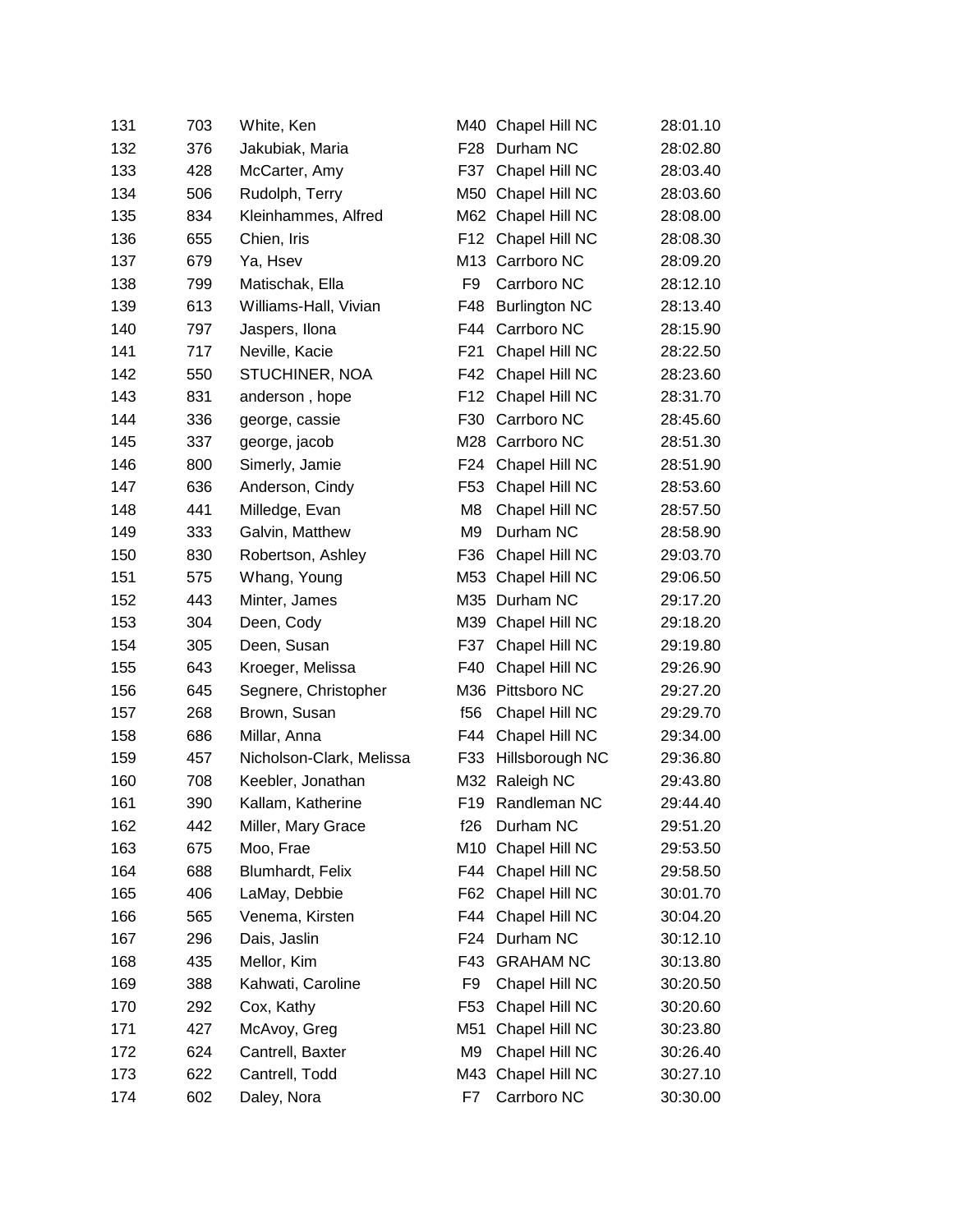| 175 | 125 | payst, nicholas         | M11             | Chapel Hill NC     | 30:37.60 |
|-----|-----|-------------------------|-----------------|--------------------|----------|
| 176 | 327 | Foster, Sheila          | F34             | Chapel Hill NC     | 30:43.40 |
| 177 | 440 | Meyer, Marie            | F <sub>9</sub>  | Chapel Hill NC     | 30:46.90 |
| 178 | 524 | Shaw, Mia               | F <sub>12</sub> | Chapel Hill NC     | 30:49.30 |
| 179 | 504 | Royster, Christina      | F37             | Durham NC          | 30:49.30 |
| 180 | 736 | O'Grady, Julia          | F49             | Chapel Hill NC     | 30:52.30 |
| 181 | 377 | Jakubiak, Michael       | M35             | Durham NC          | 30:54.70 |
| 182 | 455 | Nelson, Nicole          |                 | F22 Durham NC      | 31:00.00 |
| 183 | 785 | Parvey, Magda           | F41             | Chapel Hill NC     | 31:00.30 |
| 184 | 586 | Windham, Laura          | F42             | Chapel Hill NC     | 31:03.10 |
| 185 | 437 | Meredith-Andrews, Jacob |                 | M12 Chapel Hill NC | 31:06.80 |
| 186 | 85  | Reynolds, Arden         | F12             | Durham NC          | 31:09.20 |
| 187 | 351 | Grant, Julia            | F14             | Chapel Hill NC     | 31:09.30 |
| 188 | 704 | White, Jen              | F39             | Chapel Hill NC     | 31:12.00 |
| 189 | 532 | Sink, Anna              | F <sub>26</sub> | Durham NC          | 31:12.40 |
| 190 | 379 | James, Logan            | M <sub>0</sub>  | Chapel Hill NC     | 31:12.70 |
| 191 | 842 | slade, caroline         | F45             | Chapel Hill NC     | 31:17.10 |
| 192 | 378 | James, Erin             | F <sub>29</sub> | Chapel Hill NC     | 31:17.80 |
| 193 | 261 | Boening, Lauren         | F <sub>26</sub> | Durham NC          | 31:19.90 |
| 194 | 684 | Farmer, Elizabeth       | F <sub>0</sub>  | Chapel Hill NC     | 31:20.80 |
| 195 | 454 | Najera, Cristin         | F34             | Durham NC          | 31:21.90 |
| 196 | 779 | Costa, Maria            | F36             | Chapel Hill NC     | 31:23.00 |
| 197 | 439 | Meyer, Kaia             | F <sub>9</sub>  | Chapel Hill NC     | 31:23.80 |
| 198 | 744 | Rosu, Luca              | M10             | Chapel Hill NC     | 31:25.60 |
| 199 | 533 | Sink, Matthew           |                 | M27 Durham NC      | 31:29.70 |
| 200 | 850 | rodu, radon             | M38             | Chapel Hill NC     | 31:30.00 |
| 201 | 230 | Allred, Jennifer        | F40             | Chapel Hill NC     | 31:30.30 |
| 202 | 491 | ribisl, claire          | F <sub>8</sub>  | Chapel Hill NC     | 31:33.20 |
| 203 | 728 | Strauss, Asher          | M6              | Chapel Hill NC     | 31:33.50 |
| 204 | 726 | Strauss, Tim            | M44             | Chapel Hill NC     | 31:34.20 |
| 205 | 492 | Ribisl, Kurt            |                 | M47 Chapel Hill NC | 31:35.80 |
| 206 | 592 | Woodroffe, Amanda       |                 | F32 Carrboro NC    | 31:36.30 |
| 207 | 176 | Morovati, Max           |                 | M12 Carrboro NC    | 31:39.20 |
| 208 | 413 | Lotz, Nicolas           | M7              | Chapel Hill NC     | 31:39.80 |
| 209 | 523 | Shaw, Dave              | M46             | Chapel Hill NC     | 31:42.40 |
| 210 | 525 | Shaw, Natalie           | F45             | Chapel Hill NC     | 31:42.40 |
| 211 | 279 | Carswell, Kathleen      | F <sub>23</sub> | Chapel Hill NC     | 31:53.40 |
| 212 | 709 | Burk, Robin             | F <sub>26</sub> | Durham NC          | 31:55.10 |
| 213 | 769 | Farel, Claire           | F37             | Chapel Hill NC     | 32:02.30 |
| 214 | 770 | Zengerle, Asa           | M6              | Chapel Hill NC     | 32:02.60 |
| 215 | 662 | Farmer, Shauna          | F48             | Chapel Hill NC     | 32:05.10 |
| 216 | 596 | Bell, Jerry             | M75             | Chapel Hill NC     | 32:15.90 |
| 217 | 676 | Law, Pel                |                 | M13 Chapel Hill NC | 32:18.00 |
| 218 | 824 | mannelli, etan          |                 | M12 Chapel Hill NC | 32:29.80 |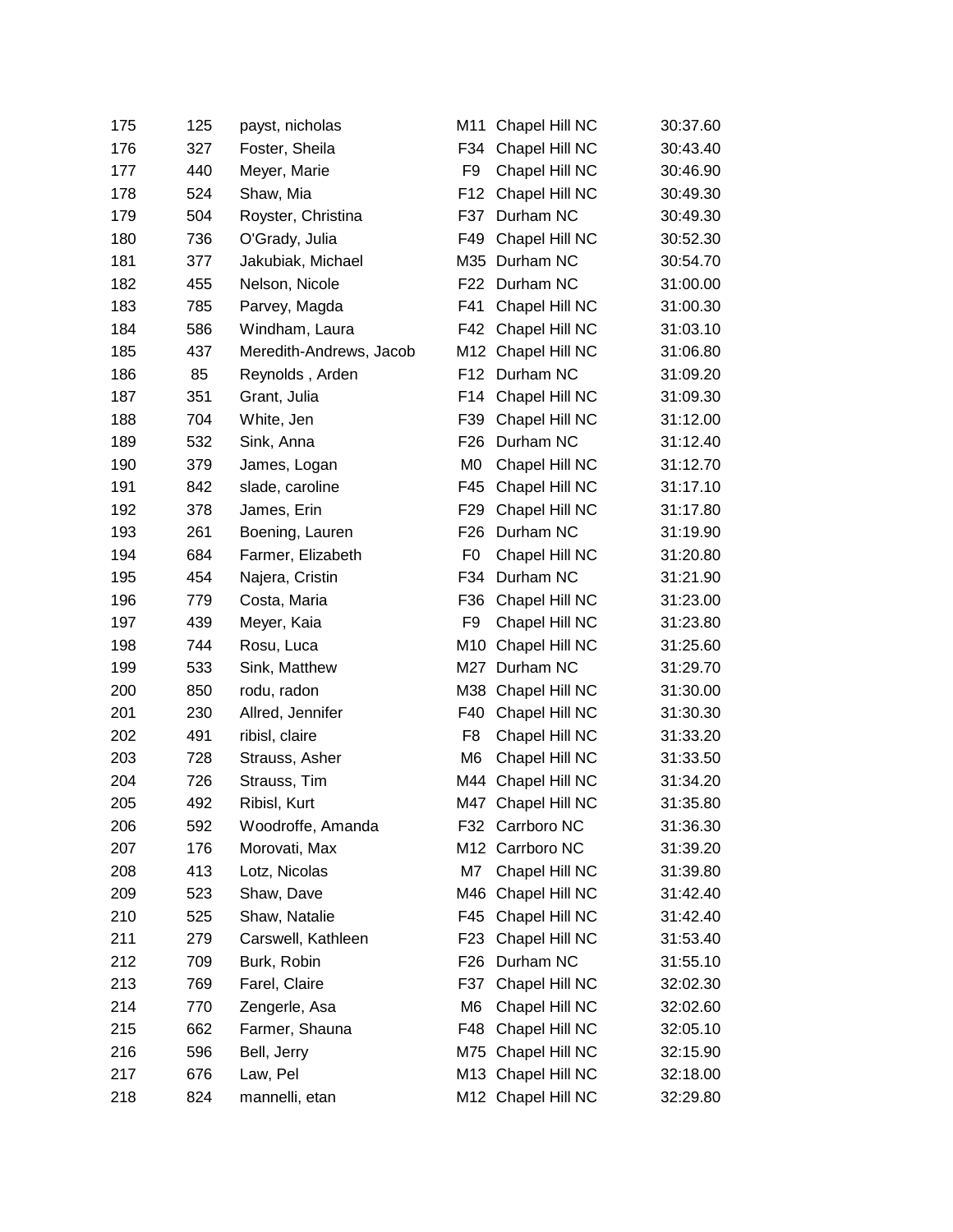| 219 | 823 | Mannelli, Paolo        | M54             | us                 | 32:30.30 |
|-----|-----|------------------------|-----------------|--------------------|----------|
| 220 | 701 | Buchanan, lan          | M36             | Chapel Hill NC     | 32:31.90 |
| 221 | 702 | Buchanan, Sadie        | F <sub>6</sub>  | Chapel Hill NC     | 32:32.10 |
| 222 | 647 | Grinnell, Jessie       | F33             | Carrboro NC        | 32:32.40 |
| 223 | 747 | Goldmann, Becca        | F <sub>23</sub> | Durham NC          | 32:43.90 |
| 224 | 526 | Shen, Gail             | F28             | Raleigh NC         | 32:48.40 |
| 225 | 772 | Gualtieri-Reed, Declan | M11             | <b>us</b>          | 32:48.90 |
| 226 | 774 | Gualtieri-Reed, Tom    | M45             | Chapel Hill NC     | 32:55.20 |
| 227 | 748 | Gunnels, Amanda        | F <sub>25</sub> | Durham NC          | 32:57.10 |
| 228 | 803 | Randolph, Greg         | M50             | Chapel Hill NC     | 33:00.30 |
| 229 | 416 | Lybrand, Wendy         | F36             | Chapel Hill NC     | 33:04.00 |
| 230 | 760 | Travaglia, Magda       | F <sub>8</sub>  | Chapel Hill NC     | 33:04.90 |
| 231 | 732 | Travaglia, Alessandro  | M43             | Chapel Hill NC     | 33:05.30 |
| 232 | 274 | Burns, Elizabeth       | F45             | Durham NC          | 33:06.60 |
| 233 | 802 | Bryant, Janice         | F49             | Chapel Hill NC     | 33:08.70 |
| 234 | 399 | Kendall, Leanna        | F34             | Durham NC          | 33:14.20 |
| 235 | 604 | Paules, Anna           | F28             | Raleigh NC         | 33:14.50 |
| 236 | 229 | Allen, Nicholas        | M32             | Durham NC          | 33:14.80 |
| 237 | 332 | Fritzo, Jerri          | f57             | Chapel Hill NC     | 33:18.80 |
| 238 | 598 | Cardona, Alexandro     | M13             | Chapel Hill NC     | 33:32.00 |
| 239 | 745 | Bone, Mia              | F <sub>9</sub>  | Chapel Hill NC     | 33:45.50 |
| 240 | 599 | Cardona, Andrew        | M9              | Chapel Hill NC     | 33:48.20 |
| 241 | 481 | Pugliese, Rachel       | F <sub>59</sub> | Chapel Hill NC     | 33:55.80 |
| 242 | 849 | zinn, lily             | F <sub>10</sub> | Chapel Hill NC     | 33:57.00 |
| 243 | 436 | Meredith, Marne        | F43             | Chapel Hill NC     | 34:00.90 |
| 244 | 505 | Rudolph, Beverly       | F46             | Chapel Hill NC     | 34:02.20 |
| 245 | 762 | Reiter, Kenneth        | M43             | Chapel Hill NC     | 34:03.80 |
| 246 | 653 | Reiter, Claudia        | F <sub>10</sub> | Chapel Hill NC     | 34:03.90 |
| 247 | 652 | Reiter, Madeleine      | F <sub>10</sub> | Chapel Hill NC     | 34:04.10 |
| 248 | 109 | Watson, meg            | F <sub>8</sub>  | Chapel Hill NC     | 34:06.90 |
| 249 | 87  | Watson, Lea            | f49             | Chapel Hill NC     | 34:12.40 |
| 250 | 814 | Moos, Katja            | F44             | Chapel Hill NC     | 34:15.00 |
| 251 | 542 | Stanfa, Paula          | F45             | Chapel Hill NC     | 34:33.30 |
| 252 | 293 | Crain, rita            | F <sub>53</sub> | Carrboro NC        | 34:33.50 |
| 253 | 453 | Murray, Susan          | F <sub>52</sub> | Chapel Hill NC     | 34:36.20 |
| 254 | 284 | Chambers, Stephanie    | F <sub>23</sub> | <b>Clemmons NC</b> | 34:36.50 |
| 255 | 672 | Castillo, Ismael       |                 | M13 Carrboro NC    | 34:40.20 |
| 256 | 765 | hart, jeffrey          | m41             | Chapel Hill NC     | 34:41.90 |
| 257 | 766 | hart, eva              | f7              | Chapel Hill NC     | 34:41.90 |
| 258 | 127 | rodriguez, sandra      | F43             | Chapel Hill NC     | 34:56.20 |
| 259 | 42  | huntley, Tim           | M46             | Chapel Hill NC     | 35:04.00 |
| 260 | 415 | Lozano, Yessica        | F <sub>28</sub> | Carrboro NC        | 35:06.50 |
| 261 | 482 | Ramadan, Ghada         | F48             | Chapel Hill NC     | 35:07.40 |
| 262 | 751 | Wallach, Gary          |                 | M70 Chapel Hill NC | 35:07.40 |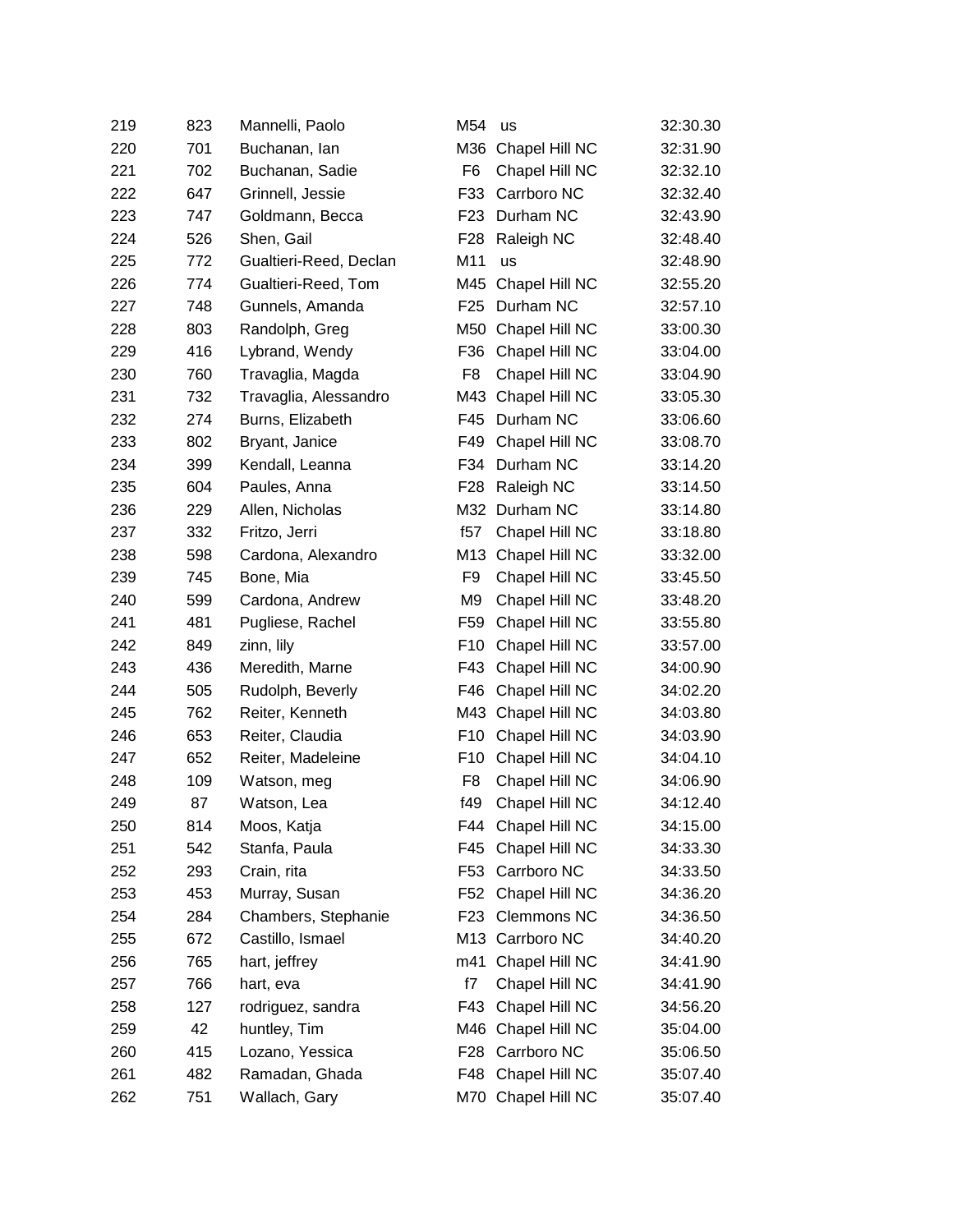| 263 | 299 | Davenport, Melissa     | F <sub>27</sub> | Hillsborough NC    | 35:13.70 |
|-----|-----|------------------------|-----------------|--------------------|----------|
| 264 | 544 | Stewart, Nicole        | F31             | Durham NC          | 35:13.80 |
| 265 | 227 | Akos, Sloane           | F43             | Chapel Hill NC     | 35:14.30 |
| 266 | 264 | Botelho, Sara          | F <sub>28</sub> | Carrboro NC        | 35:16.00 |
| 267 | 414 | Love, Rikki            | F <sub>25</sub> | Carrboro NC        | 35:16.20 |
| 268 | 251 | Bergman, Kirsten       | F43             | Chapel Hill NC     | 35:25.30 |
| 269 | 424 | Martin, Jennifer       | F40             | Durham NC          | 35:31.30 |
| 270 | 282 | Cauthren, Jamison      | F28             | Durham NC          | 35:35.00 |
| 271 | 810 | Flam-Ross, Juliet      | F <sub>15</sub> | Carrboro NC        | 35:35.40 |
| 272 | 322 | Fisher, Sedona         | F <sub>13</sub> | <b>GRAHAM NC</b>   | 35:38.30 |
| 273 | 373 | Hyde, Theo             | M11             | <b>GRAHAM NC</b>   | 35:39.40 |
| 274 | 55  | Polish, Jackson        | M7              | Chapel Hill NC     | 35:40.30 |
| 275 | 49  | polish, allison        | F37             | Chapel Hill NC     | 35:46.10 |
| 276 | 661 | Moorad, Maddie         | F <sub>8</sub>  | Chapel Hill NC     | 35:46.20 |
| 277 | 247 | Bateson, Jarmie Althea | F31             | Chapel Hill NC     | 35:47.60 |
| 278 | 348 | Graden, Mayra          | F <sub>50</sub> | Chapel Hill NC     | 35:47.70 |
| 279 | 285 | Christie, Ericka       | F32             | Durham NC          | 35:48.10 |
| 280 | 641 | Segnere, Emma          | F <sub>13</sub> | Madison CT         | 35:48.60 |
| 281 | 639 | Segnere, Scott         | M43             | Madison CT         | 35:48.80 |
| 282 | 401 | Kilgo, Hope            | F <sub>25</sub> | Carrboro NC        | 35:49.20 |
| 283 | 671 | Hernandez, Carolina    | F <sub>0</sub>  | Chapel Hill NC     | 35:49.30 |
| 284 | 677 | aye, vyaw              |                 | M14 Chapel Hill NC | 35:50.90 |
| 285 | 634 | Anderson, Daniel       | M51             | Chapel Hill NC     | 35:52.10 |
| 286 | 258 | Bivins, Peyton         | F <sub>10</sub> | Swepsonville NC    | 35:54.00 |
| 287 | 591 | Wood, Michelle         | F43             | Chapel Hill NC     | 35:54.00 |
| 288 | 257 | Bivins, Matt           | M44             | Swepsonville NC    | 35:54.30 |
| 289 | 371 | Hurwitz, Gretta        | F49             | Chapel Hill NC     | 35:59.60 |
| 290 | 450 | morgan, ruth           | F56             | Chapel Hill NC     | 36:04.30 |
| 291 | 370 | Hudson, Delia          | F37             | Durham NC          | 36:11.50 |
| 292 | 245 | Barnes, Carie          | F38             | Chapel Hill NC     | 36:11.50 |
| 293 | 466 | Oh, Richard            |                 | M42 Chapel Hill NC | 36:16.90 |
| 294 | 465 | Oh, Elena              | F7              | Chapel Hill NC     | 36:17.10 |
| 295 | 389 | Kahwati, Leila         | F42             | Chapel Hill NC     | 36:19.90 |
| 296 | 832 | Powers, Bill           | M78             | Chapel Hill NC     | 36:20.70 |
| 297 | 517 | Schwartz, Joy          | F9              | Chapel Hill NC     | 36:21.90 |
| 298 | 692 | Rockaway, Isabel       | F9              | Chapel Hill NC     | 36:22.00 |
| 299 | 153 | rockaway, dan          | M42             | Chapel Hill NC     | 36:27.90 |
| 300 | 242 | Baker, Lauren          | F <sub>10</sub> | Chapel Hill NC     | 36:50.90 |
| 301 | 241 | Baker, Lance           | M41             | Chapel Hill NC     | 36:51.20 |
| 302 | 630 | Ross, Claire           | F <sub>26</sub> | Chapel Hill NC     | 36:52.90 |
| 303 | 631 | Maughan, Amelia        | F <sub>8</sub>  | Chapel Hill NC     | 36:52.90 |
| 304 | 511 | scheuermann, sandy     | F46             | Chapel Hill NC     | 36:55.80 |
| 305 | 609 | Kaminski, Luca         | F7              | Carrboro NC        | 37:03.80 |
| 306 | 350 | Grant, Heidi           | F48             | Chapel Hill NC     | 37:03.90 |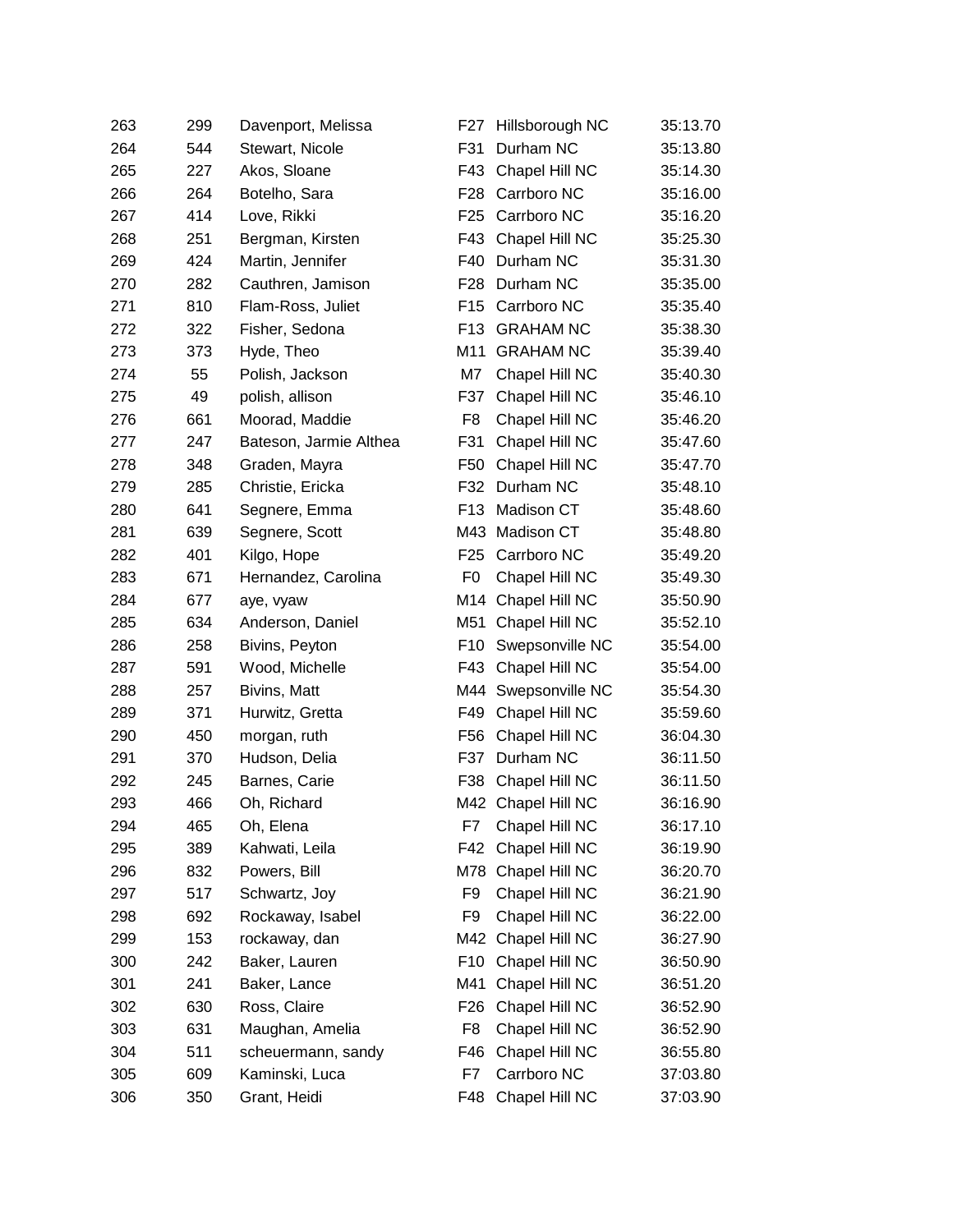| 307 | 488 | Reynolds, Brett     | M11             | Chapel Hill NC     | 37:04.20 |
|-----|-----|---------------------|-----------------|--------------------|----------|
| 308 | 737 | Kaminski, David     | M49             | Carrboro NC        | 37:04.30 |
| 309 | 334 | Galvin, Maureen     | F46             | Durham NC          | 37:15.30 |
| 310 | 674 | Bee, Bee            | M15             | Chapel Hill NC     | 37:16.50 |
| 311 | 731 | Allred, Hartley     | F <sub>9</sub>  | Chapel Hill NC     | 37:16.90 |
| 312 | 697 | Akos, Riley         | F <sub>10</sub> | Chapel Hill NC     | 37:17.20 |
| 313 | 784 | Heine, Mary         | F <sub>52</sub> | Chapel Hill NC     | 37:19.90 |
| 314 | 267 | Brooke, Carol       | F47             | Carrboro NC        | 37:34.90 |
| 315 | 733 | Whang, Katherine    | F <sub>17</sub> | Chapel Hill NC     | 37:35.70 |
| 316 | 833 | Fonseca, Milena     | F <sub>29</sub> | Chapel Hill NC     | 37:37.90 |
| 317 | 483 | Ramirez, Sofia      | F30             | Carrboro NC        | 37:38.10 |
| 318 | 629 | Neel, Emily         | F31             | Chapel Hill NC     | 37:43.60 |
| 319 | 503 | Rosdahl, Jullia     | F39             | Chapel Hill NC     | 37:44.10 |
| 320 | 495 | Risinger, Ashley    | F28             | Durham NC          | 37:51.20 |
| 321 | 496 | Risinger, Seth      |                 | M27 Durham NC      | 37:51.70 |
| 322 | 767 | Hart, Ellie         | F7              | Chapel Hill NC     | 37:59.30 |
| 323 | 664 | Willoughby, kadian  | F <sub>9</sub>  | Carrboro NC        | 38:04.70 |
| 324 | 490 | Reynolds, Melanie   | F40             | Chapel Hill NC     | 38:05.30 |
| 325 | 489 | Reynolds, Megan     | F <sub>9</sub>  | Chapel Hill NC     | 38:05.70 |
| 326 | 768 | hart, hollie        | f40             | Chapel Hill NC     | 38:06.60 |
| 327 | 288 | Cole, Owen          | M <sub>8</sub>  | Chapel Hill NC     | 38:08.30 |
| 328 | 287 | Cole, Amy           | F38             | Chapel Hill NC     | 38:11.80 |
| 329 | 497 | Ristaino, MaryAnn   | F <sub>51</sub> | Carrboro NC        | 38:13.60 |
| 330 | 633 | Hernandez, Mariela  | F33             | Chapel Hill NC     | 38:16.20 |
| 331 | 665 | Ehrhardt, Victoria  | F <sub>9</sub>  | Chapel Hill NC     | 38:19.10 |
| 332 | 317 | Ehrhardt, Marc      | M44             | Chapel Hill NC     | 38:19.30 |
| 333 | 319 | Farish, Caroline    | F24             | Chapel Hill NC     | 38:37.80 |
| 334 | 306 | del Valle, Sherry   | F42             | Chapel Hill NC     | 38:40.50 |
| 335 | 423 | Marshall, Casey     | F <sub>25</sub> | Chapel Hill NC     | 38:43.90 |
| 336 | 727 | Strauss, Niko       | M10             | Chapel Hill NC     | 38:48.00 |
| 337 | 724 | Urrutia, Kristine   |                 | F42 Chapel Hill NC | 38:49.10 |
| 338 | 434 | McNeary, Kim        | F59             | Chapel Hill NC     | 38:50.90 |
| 339 | 278 | Caddell, Ozzie      | M7              | Durham NC          | 39:05.80 |
| 340 | 277 | Caddell, Kim        | F37             | Durham NC          | 39:06.60 |
| 341 | 818 | soule, zachary      | M9              | <b>DURHAM NC</b>   | 39:07.70 |
| 342 | 817 | Soule, Jacqueline   | F37             | Rougemont NC       | 39:07.80 |
| 343 | 335 | Garrido, Maria      | F27             | Carrboro NC        | 39:16.10 |
| 344 | 512 | Schmid, Alexandara  | F22             | Durham NC          | 39:26.80 |
| 345 | 357 | Hall, Barbara       | F41             | Chapel Hill NC     | 39:27.30 |
| 346 | 358 | Hall, Jeff          | M40             | Chapel Hill NC     | 39:27.40 |
| 347 | 611 | RUPARD, MARY        | F31             | Chapel Hill NC     | 39:28.20 |
| 348 | 425 | Mathewson, Karoline | F <sub>56</sub> | Chapel Hill NC     | 39:29.70 |
| 349 | 478 | Pommerer, Leah      | F9              | Chapel Hill NC     | 39:49.60 |
| 350 | 477 | Pommerer, Eric      |                 | M44 Chapel Hill NC | 39:49.90 |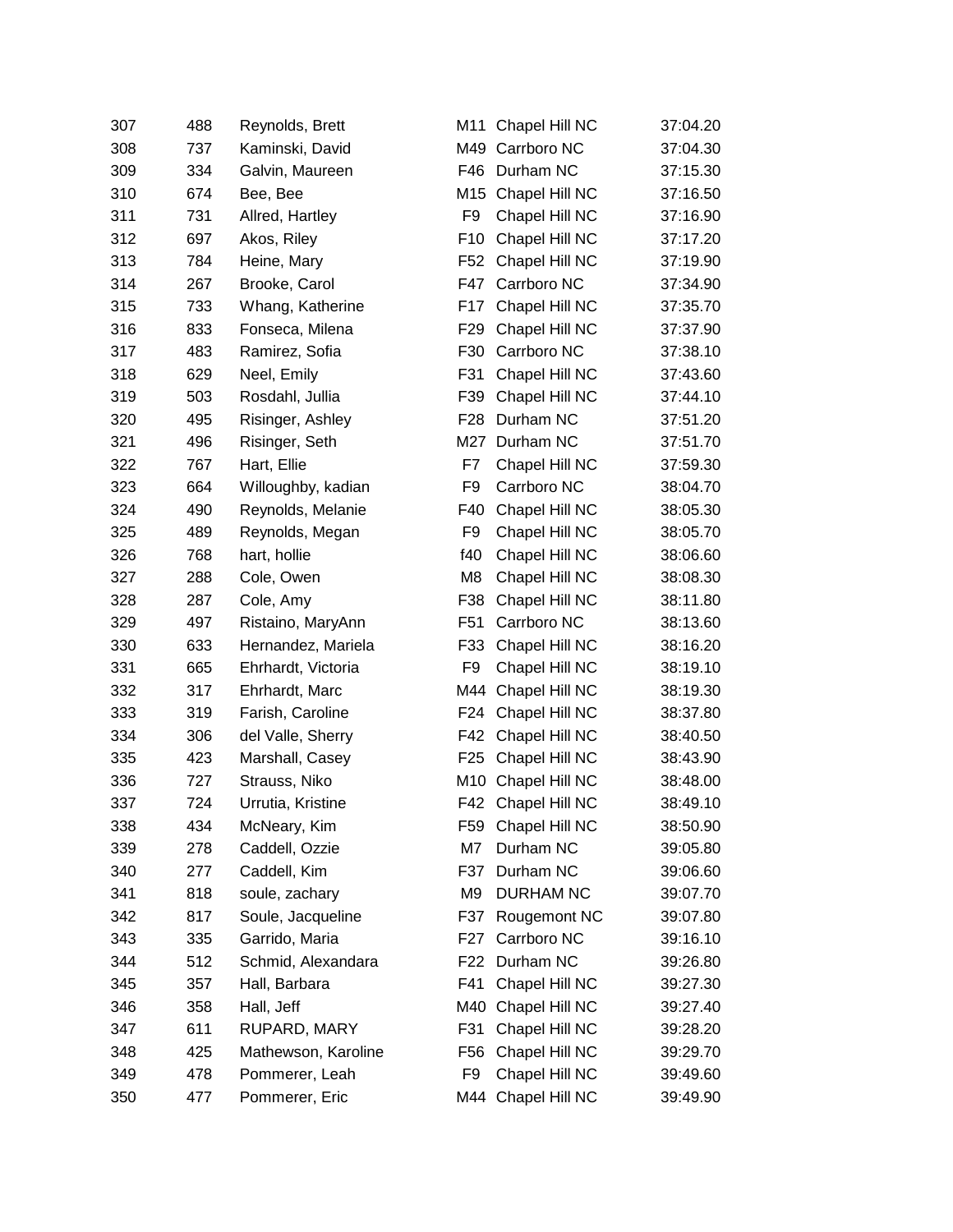| 351 | 783 | Hango, Lenore        | F14             | Chapel Hill NC       | 40:08.60 |
|-----|-----|----------------------|-----------------|----------------------|----------|
| 352 | 683 | Htoo, IWEL           | M12             | Chapel Hill NC       | 40:09.80 |
| 353 | 682 | Ehkee, Mu            | F <sub>12</sub> | Chapel Hill NC       | 40:16.50 |
| 354 | 681 | Pet wah, Dah         | F <sub>12</sub> | Carrboro NC          | 40:17.90 |
| 355 | 632 | Shortridge, Sydney   | F11             | Chapel Hill NC       | 40:22.10 |
| 356 | 321 | Fisher, Gretchen     | F36             | <b>GRAHAM NC</b>     | 40:24.20 |
| 357 | 530 | Shindledecker, Erin  | F36             | Chapel Hill NC       | 40:24.40 |
| 358 | 642 | Segnere, Grace       | F <sub>10</sub> | Madison CT           | 40:25.90 |
| 359 | 640 | Segnere, Donna       | F40             | Madison CT           | 40:26.10 |
| 360 | 522 | Sharp, Michael       | M45             | Chapel Hill NC       | 40:30.10 |
| 361 | 338 | Gershon, Isabella    | F <sub>8</sub>  | Chapel Hill NC       | 40:31.30 |
| 362 | 808 | Fricks, Olivia       | F <sub>10</sub> | Chapel Hill NC       | 40:33.70 |
| 363 | 431 | McElwee, Chelsey     | F <sub>23</sub> | Carrboro NC          | 40:35.30 |
| 364 | 521 | Sharp, Lily          | F <sub>8</sub>  | Chapel Hill NC       | 40:36.90 |
| 365 | 520 | Sharp, Isabel        | F <sub>10</sub> | Chapel Hill NC       | 40:41.80 |
| 366 | 764 | DeCamp Palmer, Julie | F40             | Chapel Hill NC       | 40:45.10 |
| 367 | 528 | Sherrill, Kerry      | F49             | Moncure NC           | 40:53.00 |
| 368 | 397 | Kelley, Jocelyn      | F <sub>25</sub> | Durham NC            | 40:56.20 |
| 369 | 649 | Baldwin, Tyliyah     | F <sub>10</sub> | Chapel Hill NC       | 40:57.00 |
| 370 | 549 | Stratton, Leigh      | F23             | Chapel Hill NC       | 40:57.60 |
| 371 | 339 | Gershon, Lori        | F42             | Chapel Hill NC       | 40:58.10 |
| 372 | 400 | Ketner, Amanda       | F24             | Carrboro NC          | 40:59.20 |
| 373 | 391 | Kallam, Kimberly     | F24             | Randleman NC         | 41:08.50 |
| 374 | 650 | Morales, Ariadna     | F9              | Chapel Hill NC       | 41:08.70 |
| 375 | 234 | Andrews, Hillary     | F <sub>23</sub> | Carrboro NC          | 41:08.90 |
| 376 | 353 | Gurley, Kamden       | M <sub>9</sub>  | <b>BURLINGTON NC</b> | 41:10.60 |
| 377 | 354 | Gurley, Kurt         |                 | M42 BURLINGTON NC    | 41:13.00 |
| 378 | 177 | Morovati, ivy        | F <sub>8</sub>  | Carrboro NC          | 41:14.30 |
| 379 | 180 | Morovati, Meredith   | F43             | Carrboro NC          | 41:14.40 |
| 380 | 646 | Segnere, Nicole      | F34             | Pittsboro NC         | 41:15.50 |
| 381 | 164 | Morovati, Andrew     |                 | M45 Carrboro NC      | 41:17.40 |
| 382 | 141 | ehrhardt, eric       | M11             | Chapel Hill NC       | 41:17.70 |
| 383 | 238 | Avara, Michele       | F <sub>23</sub> | Chapel Hill NC       | 41:18.80 |
| 384 | 426 | McArthur, Michelle   | F24             | Durham NC            | 41:19.20 |
| 385 | 360 | Hayes, Matt          | M23             | Chapel Hill NC       | 41:24.60 |
| 386 | 594 | Younger, Meredith    | F24             | Chapel Hill NC       | 41:24.70 |
| 387 | 600 | Cardona, Danielle    | F42             | Chapel Hill NC       | 41:30.20 |
| 388 | 135 | ehrhardt, catia      | F48             | Chapel Hill NC       | 41:33.10 |
| 389 | 494 | Riffe, Robyn         | F36             | <b>Efland NC</b>     | 41:33.40 |
| 390 | 395 | Kanjorski, Samuel    | M <sub>6</sub>  | Chapel Hill NC       | 41:50.00 |
| 391 | 394 | Kanjorski, Russell   | M43             | Chapel Hill NC       | 41:50.10 |
| 392 | 608 | Von Hoene, Rebecca   | F39             | <b>GRAHAM NC</b>     | 41:55.50 |
| 393 | 843 | van hoene, holden    | M7              | <b>GRAHAM NC</b>     | 41:55.90 |
| 394 | 607 | Von Hoene, Nicholas  |                 | M35 GRAHAM NC        | 42:03.90 |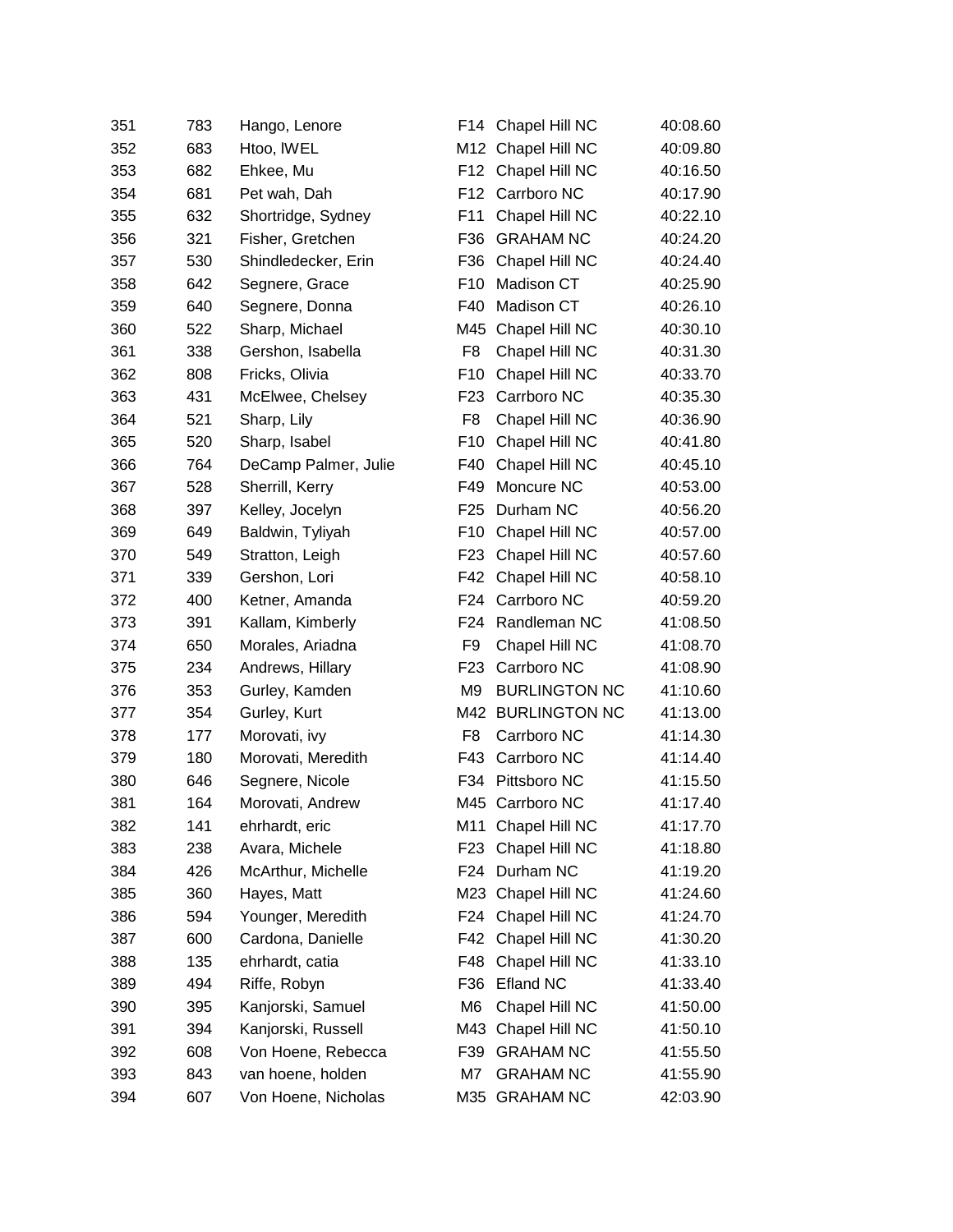| 395 | 514 | Schuch, Tamra           | F50             | Durham NC        | 42:11.10 |
|-----|-----|-------------------------|-----------------|------------------|----------|
| 396 | 463 | Ochoa, Ana              | F36             | Carrboro NC      | 42:22.20 |
| 397 | 231 | Alvarez, Rafael         | M41             | Carrboro NC      | 42:22.30 |
| 398 | 761 | Bok, Eh Thoo            | F14             | Carrboro NC      | 42:23.10 |
| 399 | 585 | Willis, Tina            | F41             | Chapel Hill NC   | 42:30.80 |
| 400 | 583 | Willis, Declan          | M <sub>5</sub>  | Chapel Hill NC   | 42:31.20 |
| 401 | 776 | Jennings, Nancy         | F <sub>50</sub> | Chapel Hill NC   | 43:00.00 |
| 402 | 777 | Jennings, Thad          | M50             | Chapel Hill NC   | 43:00.10 |
| 403 | 499 | Roe, Dylan              | M <sub>3</sub>  | Chapel Hill NC   | 43:01.50 |
| 404 | 500 | Roe, Laura              | F40             | Chapel Hill NC   | 43:01.80 |
| 405 | 502 | Roe, Tyler              | M <sub>6</sub>  | Chapel Hill NC   | 43:02.30 |
| 406 | 382 | JOHNSTON, DREW          | M34             | Durham NC        | 43:26.90 |
| 407 | 540 | SPARROW, JENNIFER       | F <sub>53</sub> | Durham NC        | 43:31.00 |
| 408 | 346 | <b>GRACE, GABRIELLE</b> | F30             | Durham NC        | 43:32.50 |
| 409 | 573 | Wedding, Noah           | M39             | Chapel Hill NC   | 43:44.40 |
| 410 | 588 | Witherspoon, Heather    | F36             | Durham NC        | 43:50.00 |
| 411 | 572 | Wedding, Maria          | F39             | Chapel Hill NC   | 43:50.00 |
| 412 | 417 | Malik, Julia            | F <sub>23</sub> | Chapel Hill NC   | 43:53.20 |
| 413 | 418 | Malik, LuAnn            | F <sub>55</sub> | Chapel Hill NC   | 43:53.20 |
| 414 | 255 | Bivins, Ellie           | F <sub>8</sub>  | Swepsonville NC  | 44:02.30 |
| 415 | 822 | dolph, lillian          | F <sub>8</sub>  | Chapel Hill NC   | 44:06.20 |
| 416 | 821 | dolph, annaliese        | F38             | Chapel Hill NC   | 44:06.50 |
| 417 | 539 | Snider, Angela          | F42             | Durham NC        | 44:10.40 |
| 418 | 271 | Bruce, Stephanie        | F36             | Chapel Hill NC   | 44:10.90 |
| 419 | 297 | Darragh, Donna          | F42             | Durham NC        | 44:12.50 |
| 420 | 256 | Bivins, Emily           | F44             | Mebane NC        | 44:13.00 |
| 421 | 405 | La Serna, Jillian       |                 | F32 Durham NC    | 44:13.60 |
| 422 | 262 | Bomba, Kathy            | F58             | Chapel Hill NC   | 44:19.70 |
| 423 | 467 | Orr, Mary               | F60             | Chapel Hill NC   | 44:19.70 |
| 424 | 259 | Bivins, William         | M <sub>6</sub>  | Swepsonville NC  | 44:22.00 |
| 425 | 479 | Porter, Alex            | M67             | <b>GRAHAM NC</b> | 44:41.60 |
| 426 | 480 | Porter, Amy             | F48             | <b>GRAHAM NC</b> | 44:41.60 |
| 427 | 590 | Wittmann, Stephanie     | F35             | Hillsborough NC  | 45:09.40 |
| 428 | 589 | Wittmann, Richard       | M37             | Hillsborough NC  | 45:09.60 |
| 429 | 706 | White, Taylor           | F8              | Chapel Hill NC   | 45:14.60 |
| 430 | 564 | Vaughn, Cheryl          | F36             | Chapel Hill NC   | 45:31.50 |
| 431 | 620 | Brown, Robbie           | F63             | Chapel Hill NC   | 45:37.60 |
| 432 | 393 | Kanjorski, Emma         | F <sub>8</sub>  | Chapel Hill NC   | 45:45.20 |
| 433 | 275 | Burt, Jennifer          | F41             | Chapel Hill NC   | 45:49.00 |
| 434 | 742 | Farrar, Wesley          | M43             | Hillsborough NC  | 45:51.70 |
| 435 | 617 | Allen, Nakia            | F38             | Durham NC        | 45:52.60 |
| 436 | 458 | Nix, Belinda            | F34             | Carrboro NC      | 45:55.00 |
| 437 | 720 | Radzik, Jennifer        | F <sub>28</sub> | Raleigh NC       | 46:01.60 |
| 438 | 363 | Helgeson, Maria         | F31             | Durham NC        | 46:01.80 |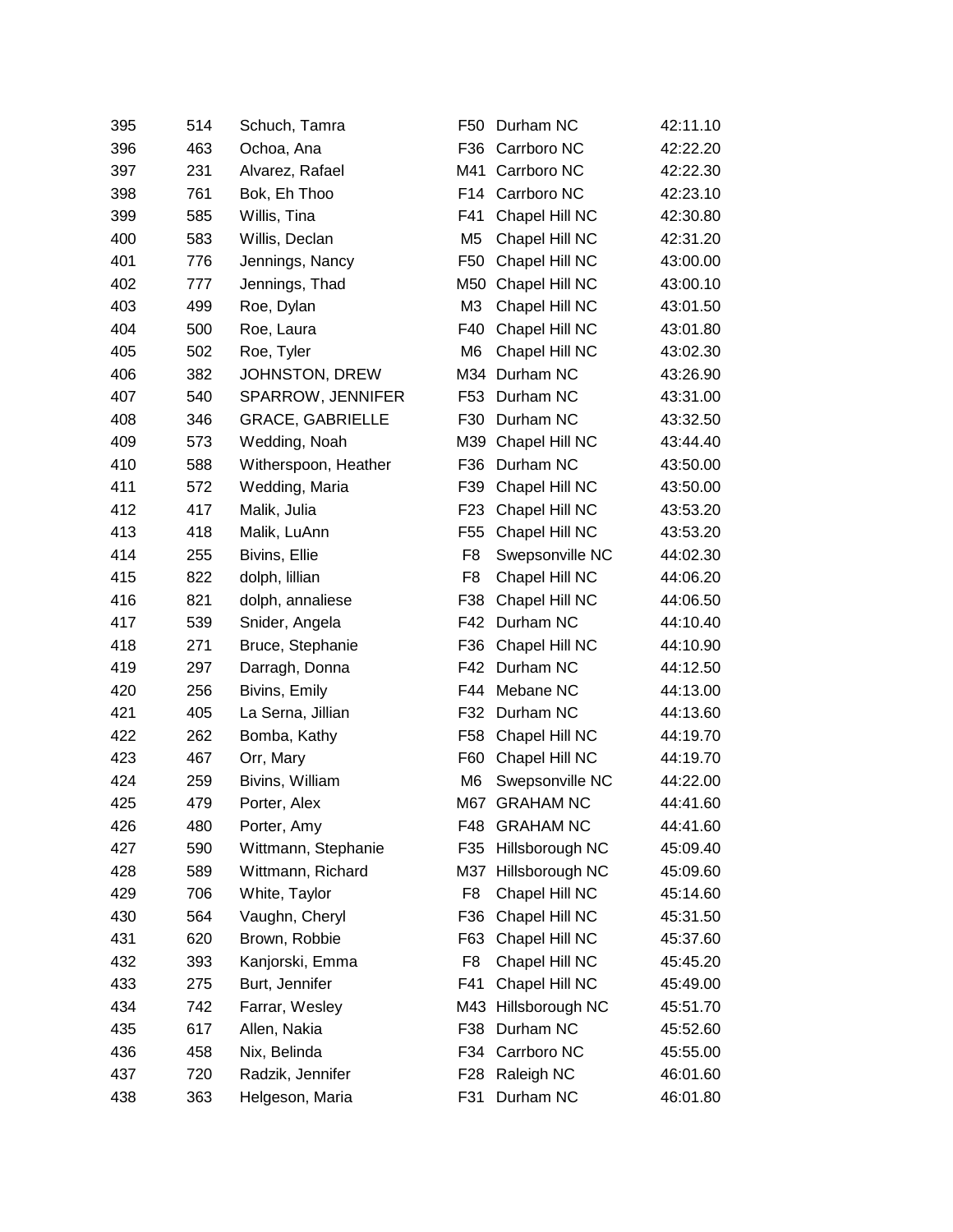| 439 | 536 | Smith, LaShonna       | F <sub>27</sub> | Durham NC            | 46:01.80 |
|-----|-----|-----------------------|-----------------|----------------------|----------|
| 440 | 411 | Lotz, Daniel          | M39             | Chapel Hill NC       | 46:11.80 |
| 441 | 844 | buenviase, eric       |                 | M45 Carrboro NC      | 46:19.60 |
| 442 | 846 | buenviase, jaden      | F <sub>6</sub>  | Carrboro NC          | 46:19.60 |
| 443 | 835 | oliverio, lola        | F9              | Carrboro NC          | 46:21.70 |
| 444 | 569 | Warr, Alex            | M26             | Durham NC            | 46:25.50 |
| 445 | 845 | buenviase, adam       | M8              | Carrboro NC          | 46:29.00 |
| 446 | 836 | oliverio, tara        | F39             | Carrboro NC          | 46:41.70 |
| 447 | 128 | payst, cristina       | F <sub>8</sub>  | Chapel Hill NC       | 46:44.20 |
| 448 | 576 | White, Allison        | F33             | Chapel Hill NC       | 46:49.20 |
| 449 | 519 | Sears, Courtney       | F38             | Chapel Hill NC       | 46:49.40 |
| 450 | 134 | payst, brian          | M44             | Chapel Hill NC       | 46:49.60 |
| 451 | 851 | makaro, charlotte     | F41             | Chapel Hill NC       | 46:50.20 |
| 452 | 561 | Turner, Rodnella      | F27             | <b>DURHAM NC</b>     | 46:58.50 |
| 453 | 122 | naw, lutha            | f22             | Chapel Hill NC       | 47:10.10 |
| 454 | 498 | ROBERTSON, ALYSE      | F <sub>29</sub> | <b>BURLINGTON NC</b> | 47:17.40 |
| 455 | 472 | Pernell, Velicia      | f30             | Cary NC              | 47:39.90 |
| 456 | 557 | Tolbert, Melissa      | F41             | <b>GRAHAM NC</b>     | 47:40.30 |
| 457 | 556 | Tolbert, Ashlyn       | F11             | <b>GRAHAM NC</b>     | 47:40.70 |
| 458 | 558 | Tolbert, Schuyler     | F7              | <b>GRAHAM NC</b>     | 47:41.10 |
| 459 | 793 | Eskenazi, Daniel      | M50             | Chapel Hill NC       | 47:43.60 |
| 460 | 796 | eskenazi, patricia    | F <sub>9</sub>  | Chapel Hill NC       | 47:43.70 |
| 461 | 471 | Pedersen, Jennifer    | F39             | <b>GRAHAM NC</b>     | 47:55.00 |
| 462 | 447 | Montgomery, Maya      | F11             | Chapel Hill NC       | 47:59.10 |
| 463 | 781 | Gordon, Sara          | F <sub>10</sub> | Chapel Hill NC       | 48:00.80 |
| 464 | 448 | Montgomery, Ranee     | F41             | Chapel Hill NC       | 48:05.60 |
| 465 | 780 | Gordon, Thomas        | M47             | Chapel Hill NC       | 48:05.90 |
| 466 | 580 | Whortan, Mary         | F48             | Hillsborough NC      | 48:08.90 |
| 467 | 320 | fedda, fatima         | F37             | Chapel Hill NC       | 48:09.20 |
| 468 | 574 | Whang, Sarah          | F <sub>17</sub> | Chapel Hill NC       | 48:48.60 |
| 469 | 349 | graham, suzanne       | F <sub>51</sub> | Chapel Hill NC       | 48:49.30 |
| 470 | 571 | Weatherly, Amanda     |                 | F24 Chapel Hill NC   | 49:21.50 |
| 471 | 311 | Diggs, Nikki          | F <sub>29</sub> | Raleigh NC           | 49:23.60 |
| 472 | 409 | Liebtag, Debbie       | F61             | Chapel Hill NC       | 49:25.30 |
| 473 | 270 | Brownell, Barbara     | F <sub>53</sub> | Chapel Hill NC       | 49:25.60 |
| 474 | 555 | Thompson, Alexis      | F64             | Chapel Hill NC       | 50:20.10 |
| 475 | 644 | Evans, Laurie         | F <sub>57</sub> | Chapel Hill NC       | 50:54.90 |
| 476 | 615 | Edwards, Benita       | F <sub>51</sub> | Chapel Hill NC       | 50:56.10 |
| 477 | 263 | Boone, Sarah          | F38             | Mebane NC            | 51:06.10 |
| 478 | 462 | Norwood, Phyllis      | F <sub>51</sub> | <b>GRAHAM NC</b>     | 51:06.40 |
| 479 | 459 | Noell, Douglas (Doug) | M56             | Chapel Hill NC       | 51:09.60 |
| 480 | 475 | Pittman, Ruby         | F <sub>59</sub> | Chapel Hill NC       | 51:09.80 |
| 481 | 286 | Clark, Lorie          | F54             | Morrisville NC       | 51:33.90 |
| 482 | 362 | Heinold, Darrah       | F <sub>27</sub> | Mebane NC            | 51:36.80 |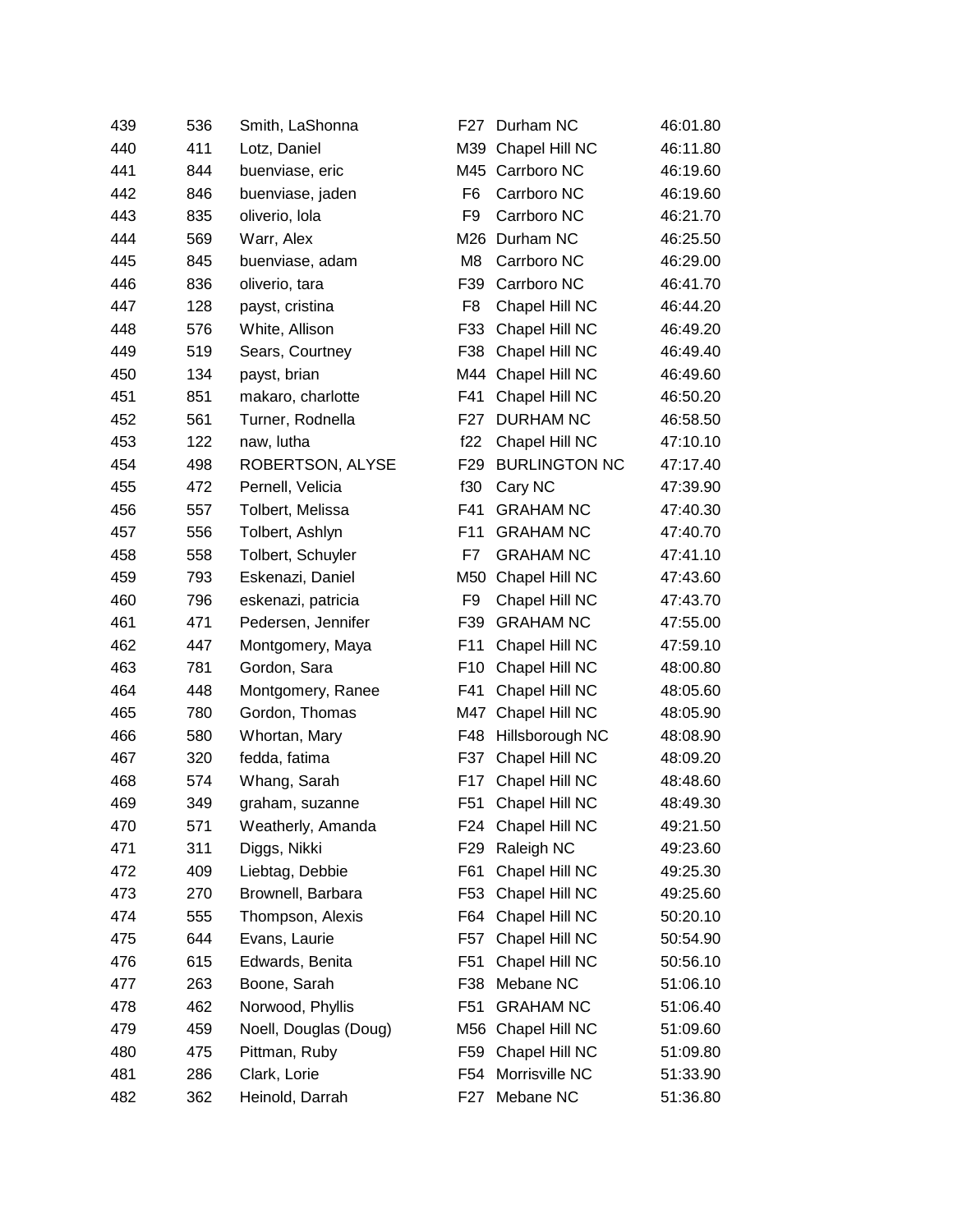| 483 | 219 | shekelle, alana        | F36             | Chapel Hill NC  | 51:36.90 |
|-----|-----|------------------------|-----------------|-----------------|----------|
| 484 | 368 | Hoover, Michelle       | F43             | Chapel Hill NC  | 51:37.20 |
| 485 | 460 | Noell, LiYing          | F44             | Durham NC       | 51:54.30 |
| 486 | 616 | Dumas, Cheresa         | F37             | Chapel Hill NC  | 51:57.80 |
| 487 | 77  | meyer, kari            | F46             | Chapel Hill NC  | 52:01.70 |
| 488 | 260 | <b>Blalock, Stacey</b> | F36             | Durham NC       | 52:13.80 |
| 489 | 637 | Collins, Amelia        | F <sub>54</sub> | Chapel Hill NC  | 52:14.30 |
| 490 | 841 | powermon, Ashley       | F <sub>18</sub> | Carrboro NC     | 52:14.50 |
| 491 | 840 | hagner, jackie         | F63             | E. Aurora NY    | 52:14.80 |
| 492 | 65  | evans, jennifer        | F47             | Chapel Hill NC  | 52:22.70 |
| 493 | 771 | Taylor, Kimberly       | F <sub>29</sub> | Chapel Hill NC  | 52:41.00 |
| 494 | 469 | patillo, Karen         | F46             | Chapel Hill NC  | 52:41.30 |
| 495 | 621 | Robinson, Gina         | F <sub>50</sub> | Chapel Hill NC  | 52:42.20 |
| 496 | 328 | Fowler, Linda          | F56             | Chapel Hill NC  | 52:43.00 |
| 497 | 356 | Hagerty, Katherine     | F <sub>22</sub> | Chapel Hill NC  | 52:43.60 |
| 498 | 329 | Fox, Virginia          | F <sub>28</sub> | Chapel Hill NC  | 52:44.00 |
| 499 | 361 | Heath-Campos, Maggi    | F33             | Durham NC       | 52:44.00 |
| 500 | 364 | Hicks, Rachel          | F22             | Chapel Hill NC  | 52:44.10 |
| 501 | 516 | Schwartz, Janelle      | F11             | Chapel Hill NC  | 52:47.10 |
| 502 | 518 | Schwartz, Rachel       | F40             | Chapel Hill NC  | 52:49.70 |
| 503 | 232 | Anbar, Sarawan         | F43             | Chapel Hill NC  | 53:14.20 |
| 504 | 473 | Petrusa, Heather       | F36             | Chapel Hill NC  | 53:17.00 |
| 505 | 281 | Catlett, Shawna        | F40             | Carrboro NC     | 53:17.40 |
| 506 | 597 | Cardona, Adam          | M9              | Chapel Hill NC  | 53:27.80 |
| 507 | 795 | eskenazi, sophie       | F <sub>10</sub> | Chapel Hill NC  | 53:32.80 |
| 508 | 380 | Johnson, Gwen          | F <sub>51</sub> | Chapel Hill NC  | 53:42.50 |
| 509 | 750 | Farcas, Simona         | F43             | Chapel Hill NC  | 53:48.30 |
| 510 | 749 | Seow, Susin            | F38             | Chapel Hill NC  | 53:48.50 |
| 511 | 794 | eskenazi, lisa         | F48             | Chapel Hill NC  | 54:11.70 |
| 512 | 714 | Dougherty, Molly       | F7              | Carrboro NC     | 54:19.40 |
| 513 | 713 | Dougherty, James       |                 | M40 Carrboro NC | 54:20.00 |
| 514 | 712 | Dougherty, Kimberly    | F37             | Carrboro NC     | 54:20.60 |
| 515 | 757 | Kavanaugh, Ella        | F <sub>8</sub>  | Chapel Hill NC  | 54:47.60 |
| 516 | 543 | Sternowski, Barbara    | F62             | Chapel Hill NC  | 54:53.90 |
| 517 | 273 | Burk, Jill             | F <sub>54</sub> | Chapel Hill NC  | 54:53.90 |
| 518 | 758 | Kavanaugh, Jasper      | M <sub>1</sub>  | Chapel Hill NC  | 54:54.30 |
| 519 | 315 | Dudley, Laura          | F <sub>50</sub> | Chapel Hill NC  | 54:55.20 |
| 520 | 243 | Baker, Rebecca         | F <sub>59</sub> | Chapel Hill NC  | 54:55.40 |
| 521 | 244 | Barber, Leah           | F34             | Chapel Hill NC  | 54:55.60 |
| 522 | 753 | Chamberlin, Kim        | F39             | Carrboro NC     | 54:55.60 |
| 523 | 723 | Burns, Sara Ross       | F <sub>5</sub>  | Chapel Hill NC  | 55:01.90 |
| 524 | 722 | Burns III, Walter      | M48             | Chapel Hill NC  | 55:02.40 |
| 525 | 813 | Barker, Ella           | F7              | Chapel Hill NC  | 55:07.90 |
| 526 | 812 | Barker, Lily           | F10             | Chapel Hill NC  | 55:08.50 |